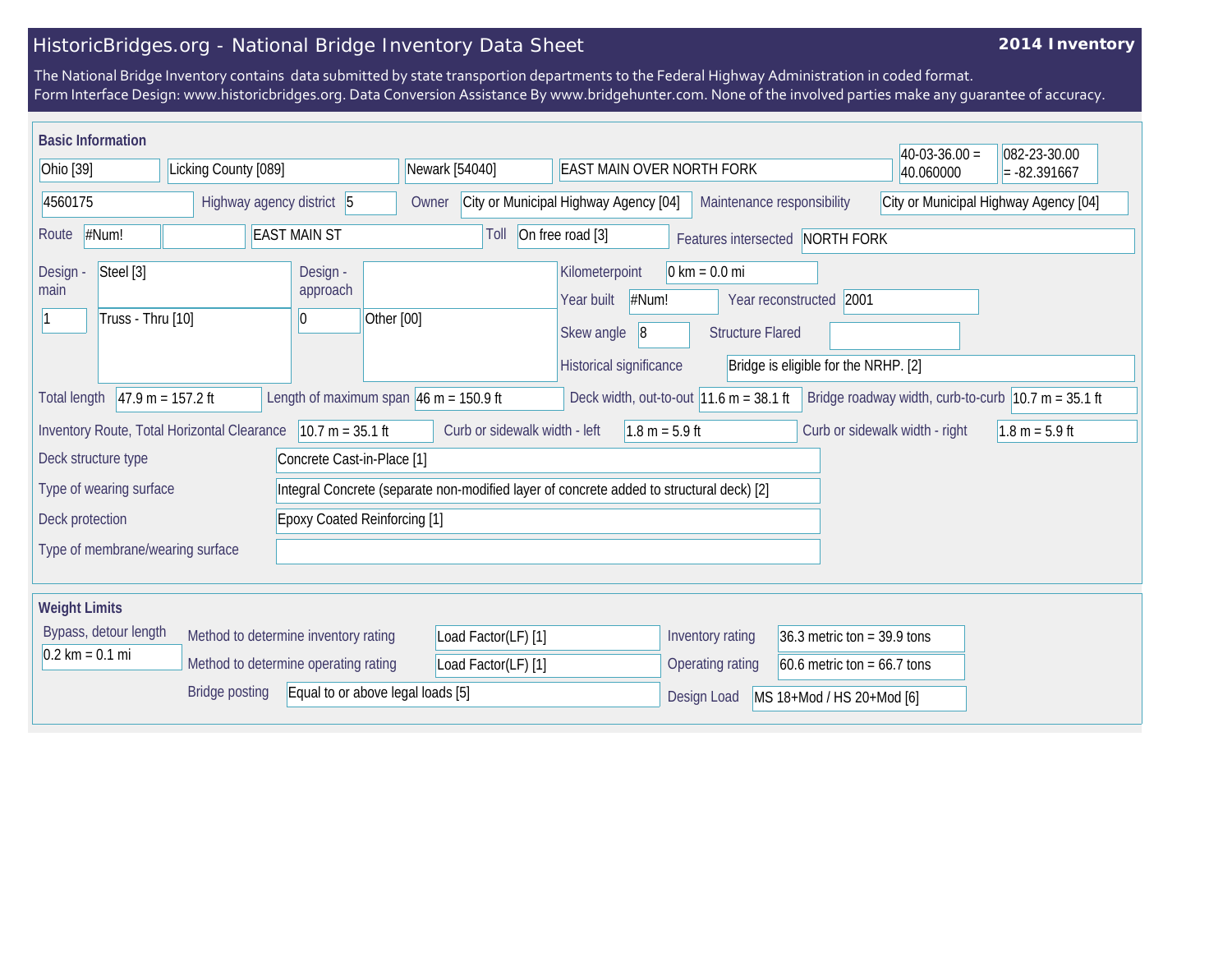| <b>Functional Details</b>                                                                                                                  |                                                                                         |                                                  |                                                       |                   |  |  |  |  |  |  |
|--------------------------------------------------------------------------------------------------------------------------------------------|-----------------------------------------------------------------------------------------|--------------------------------------------------|-------------------------------------------------------|-------------------|--|--|--|--|--|--|
| Average daily truck traffi 5<br>Average Daily Traffic<br>10000                                                                             | Year 1999<br>%                                                                          | Future average daily traffic<br>13880            | 2035<br>Year                                          |                   |  |  |  |  |  |  |
| Road classification<br>Approach roadway width<br>Principal Arterial - Other Freeways or Exp   Lanes on structure   2<br>$10.7 m = 35.1 ft$ |                                                                                         |                                                  |                                                       |                   |  |  |  |  |  |  |
| Type of service on bridge Highway-pedestrian [5]                                                                                           | Bridge median                                                                           |                                                  |                                                       |                   |  |  |  |  |  |  |
| Parallel structure designation<br>No parallel structure exists. [N]                                                                        |                                                                                         |                                                  |                                                       |                   |  |  |  |  |  |  |
| Type of service under bridge<br>Waterway [5]                                                                                               | Lanes under structure<br>$ 0\rangle$                                                    | Navigation control                               |                                                       |                   |  |  |  |  |  |  |
| Navigation vertical clearanc<br>$0 = N/A$                                                                                                  | Navigation horizontal clearance $\vert 0 = N/A \vert$                                   |                                                  |                                                       |                   |  |  |  |  |  |  |
| Minimum navigation vertical clearance, vertical lift bridge                                                                                |                                                                                         | Minimum vertical clearance over bridge roadway   |                                                       | $6.1 m = 20.0 ft$ |  |  |  |  |  |  |
| Minimum lateral underclearance reference feature Feature not a highway or railroad [N]                                                     |                                                                                         |                                                  |                                                       |                   |  |  |  |  |  |  |
| Minimum lateral underclearance on right $0 = N/A$                                                                                          |                                                                                         | Minimum lateral underclearance on left $0 = N/A$ |                                                       |                   |  |  |  |  |  |  |
| Minimum Vertical Underclearance $\vert 0 = N/A \vert$                                                                                      | Minimum vertical underclearance reference feature Feature not a highway or railroad [N] |                                                  |                                                       |                   |  |  |  |  |  |  |
| Appraisal ratings - underclearances N/A [N]                                                                                                |                                                                                         |                                                  |                                                       |                   |  |  |  |  |  |  |
|                                                                                                                                            |                                                                                         |                                                  |                                                       |                   |  |  |  |  |  |  |
| <b>Repair and Replacement Plans</b>                                                                                                        |                                                                                         |                                                  |                                                       |                   |  |  |  |  |  |  |
| Type of work to be performed                                                                                                               | Work done by                                                                            |                                                  |                                                       |                   |  |  |  |  |  |  |
|                                                                                                                                            | Roadway improvement cost                                                                |                                                  |                                                       |                   |  |  |  |  |  |  |
|                                                                                                                                            | Length of structure improvement                                                         | Total project cost                               |                                                       |                   |  |  |  |  |  |  |
|                                                                                                                                            | Year of improvement cost estimate                                                       |                                                  |                                                       |                   |  |  |  |  |  |  |
|                                                                                                                                            | Border bridge - state                                                                   |                                                  | Border bridge - percent responsibility of other state |                   |  |  |  |  |  |  |
|                                                                                                                                            | Border bridge - structure number                                                        |                                                  |                                                       |                   |  |  |  |  |  |  |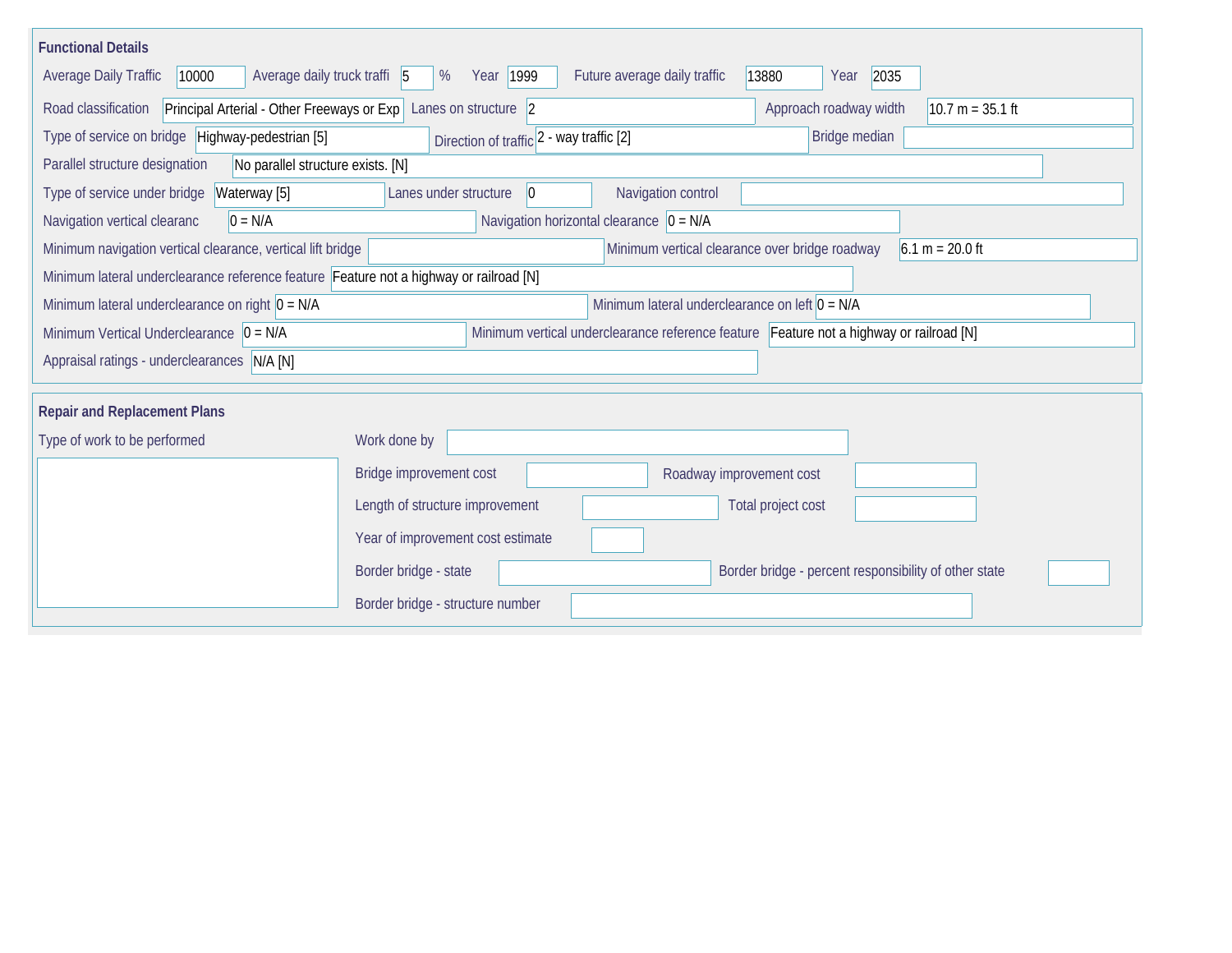| <b>Inspection and Sufficiency</b>                                                |                                                         |                                                                                                                                                                 |                                                              |  |  |  |  |  |  |  |
|----------------------------------------------------------------------------------|---------------------------------------------------------|-----------------------------------------------------------------------------------------------------------------------------------------------------------------|--------------------------------------------------------------|--|--|--|--|--|--|--|
| Structure status<br>Open, no restriction [A]                                     |                                                         | Appraisal ratings -<br>structural                                                                                                                               | Equal to present desirable criteria [8]                      |  |  |  |  |  |  |  |
| Condition ratings - superstructure Very Good [8]                                 |                                                         | Appraisal ratings -<br>roadway alignment                                                                                                                        | Better than present minimum criteria [7]                     |  |  |  |  |  |  |  |
| Condition ratings - substructure                                                 | Very Good [8]<br>Very Good [8]                          |                                                                                                                                                                 | Meets minimum tolerable limits to be left in place as is [4] |  |  |  |  |  |  |  |
| Condition ratings - deck                                                         |                                                         |                                                                                                                                                                 |                                                              |  |  |  |  |  |  |  |
| Scour                                                                            |                                                         | Bridge foundations determined to be stable for the assessed or calculated scour condition. [8]                                                                  |                                                              |  |  |  |  |  |  |  |
| Channel and channel protection                                                   |                                                         | Banks are protected or well vegetated. River control devices such as spur dikes and embankment protection are not<br>required or are in a stable condition. [8] |                                                              |  |  |  |  |  |  |  |
| Superior to present desirable criteria [9]<br>Appraisal ratings - water adequacy |                                                         |                                                                                                                                                                 | <b>Status evaluation</b>                                     |  |  |  |  |  |  |  |
| Pier or abutment protection                                                      |                                                         |                                                                                                                                                                 | 91<br>Sufficiency rating                                     |  |  |  |  |  |  |  |
| Culverts                                                                         | Not applicable. Used if structure is not a culvert. [N] |                                                                                                                                                                 |                                                              |  |  |  |  |  |  |  |
| Traffic safety features - railings                                               |                                                         |                                                                                                                                                                 | Inpected feature meets currently acceptable standards. [1]   |  |  |  |  |  |  |  |
| Traffic safety features - transitions                                            |                                                         | Not applicable or a safety feature is not required. [N]                                                                                                         |                                                              |  |  |  |  |  |  |  |
| Traffic safety features - approach guardrail                                     |                                                         |                                                                                                                                                                 |                                                              |  |  |  |  |  |  |  |
| Traffic safety features - approach guardrail ends                                |                                                         |                                                                                                                                                                 |                                                              |  |  |  |  |  |  |  |
| December 2013 [1213]<br>Inspection date                                          |                                                         | $ 12\rangle$<br>Designated inspection frequency                                                                                                                 | <b>Months</b>                                                |  |  |  |  |  |  |  |
| Underwater inspection                                                            | Not needed [N]                                          | Underwater inspection date                                                                                                                                      |                                                              |  |  |  |  |  |  |  |
| Fracture critical inspection                                                     | Every two years [Y24]                                   |                                                                                                                                                                 | Fracture critical inspection date<br>March 2012 [0312]       |  |  |  |  |  |  |  |
| Other special inspection                                                         | Not needed [N]                                          | Other special inspection date                                                                                                                                   |                                                              |  |  |  |  |  |  |  |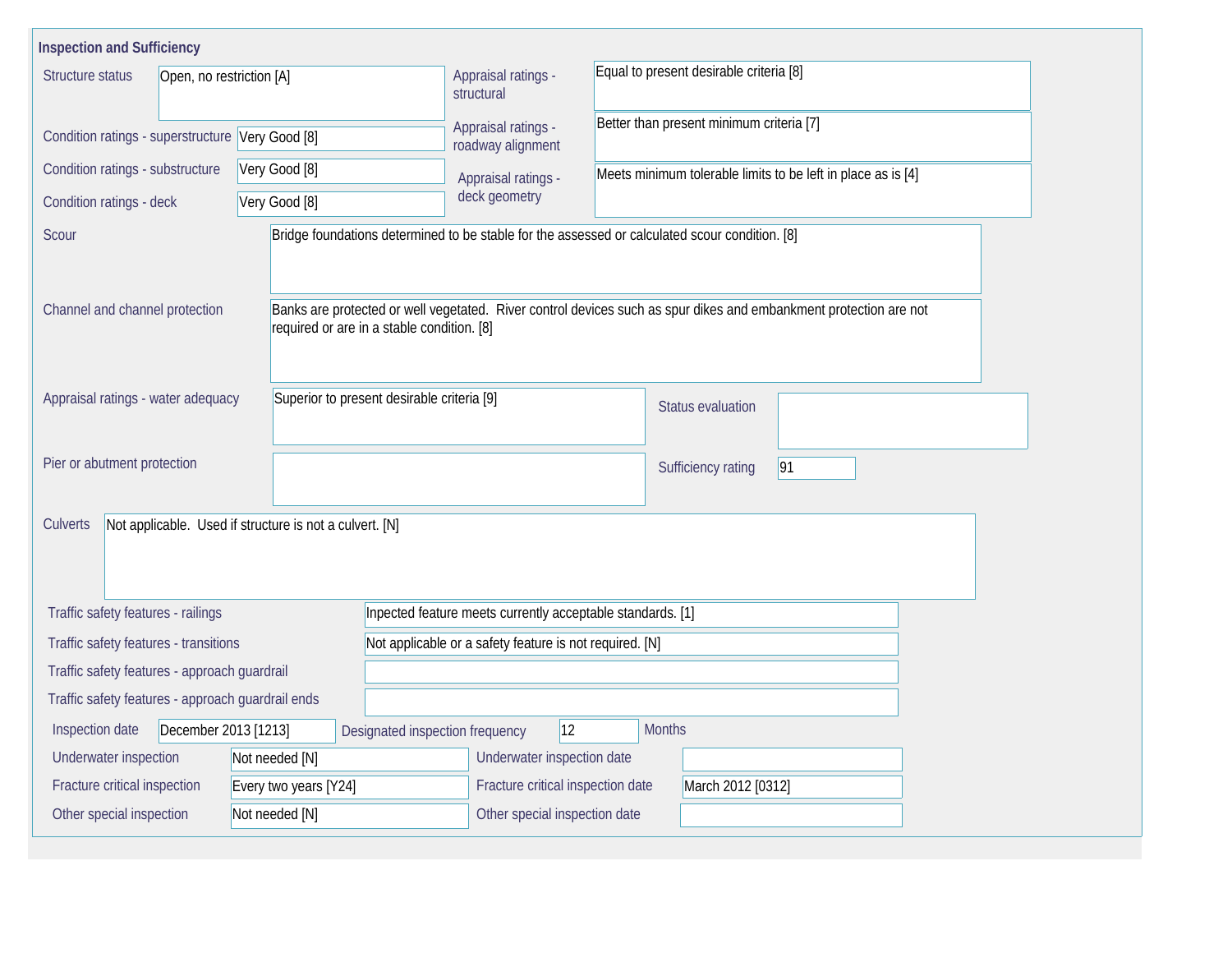| <b>BR. Type: STEEL/TRUSS/THRU</b><br>Structure File Number: 4560175<br>Inventory Bridge Number: LIC EMAIN 20020 N<br>Sufficiency Rating: 091.0<br>Date of Last Inventory Update:<br><b>ROUTE CARRIED "ON" THE STRUCTURE NORTH FORK</b><br>County: LICKING<br>(101) Location: EAST MAIN OVER NORTH FORK<br>(102) Facility Carried: EAST MAIN ST<br>(2) FIPS Code: LIC-M-54040-NEWARK<br>(103) Route On Bridge: MUNICIPAL<br>(104) Route Under Bridge: NON HIGHWAY TRAFFIC ON BRIDGE<br>(10) Temporary:<br>(11) Truck Network: N<br>(12) Parallel: N<br>(100) Type Serv: (On): HIGHWAY-PEDESTRIAN<br>(Under): WATERWAY<br><b>Inventory Route Data</b><br>(63) Main Spans Number: 1<br>Type: STEEL/TRUSS/THRU<br>(3) Route On/Under: ROUTE CARRIED "ON" THE STR Hwy Sys: MUNICIPAL STREET (I.E. VILL<br>Approach Spans Number: 0<br>Type: NONE/NONE/NONE<br>Dir: NOT APPLICABLE<br>Route No: EMAIN<br>Des: MAINLINE<br>Pref: N<br>Total Spans: 1<br>(65) Max Span: 151 Ft<br>(66) Overall Leng: 157 Ft<br>(4) Feature Intersected: NORTH FORK<br>(70) Substructure<br>(71) Foundation and Scour Information<br>(5) County: NEW<br>Mileage: 20020<br>Special Desig: N<br>Abut-Rear<br>Matl: CONCRETE A Type: GRAVITY<br>Fnd: UNKNOWN<br>(7) ADT Year: 1999<br>(6) Avg. Daily Traffic (ADT): 10,000<br>Abut-Fwd<br>Matl: CONCRETE A<br>Fnd: UNKNOWN<br>Type: GRAVITY<br>(8) Truck Traf: 500<br>(14) NHS: NON-NHS BRIDG (15) Corridor: N<br>Pier-Pred<br>Matl: NONE<br>Type: NONE<br>Fnd: NONE (SUCH AS MOST CULVERTS)<br>(16) Functional Class: URBAN - PRINCIPAL ARTERIAL - OTHE (19) Strahnt: NOT STRAHNET<br>Matl: NONE<br>Pier-Other<br>Type: NONE<br>Fnd: NONE (SUCH AS MOST CULVERTS)<br><b>Intersected Route Data</b><br>Pier-Other<br>Matl: NONE<br>Type: NONE<br>Fnd: NONE (SUCH AS MOST CULVERTS)<br>(22) Route On/Under:<br>Hwy Sys:<br>Other:<br>No of Piers Predominate:<br>Other:<br>Dir:<br>Des:<br>Pref:<br>(74) Scour: BRIDGE FOUNDATIONS DETERMINED TO BE STAB<br>(86) Stream Velocity: 00000<br>(23) Feature Intersected:<br>(189) Dive: N Freq: 0<br>Probe: Y Freq: 0<br>(75) Chan Prot: RIP RAP (DUMPED ROCK OR ROCK CH<br>(24) County:<br>Mileage: 0000<br>Special Desig:<br>(189) Date of last Dive Insp:<br>(152) Drainage Area: UUU Sq Mi<br>(26) ADT Year:<br>(25) Avg. Daily Traffic (ADT):<br><b>Clearance Under the Bridge</b><br>(28) NHS: -<br>(29) Corridor: N<br>NC: 0.0 Ft<br>Card: 0.0 Ft<br>(156) Min. Horiz Under Clear:<br>(30) Functional Class:<br>(36) Strahnt:<br>(157) Prac Max Vrt Under Clear:<br>$0.0$ Ft<br><b>Clearance On the Bridge</b><br>(77) Min Vert Under Clear:<br><b>NC: 0.0 Ft</b><br>Card: 0.0 Ft<br>(154) Min. Hriz on Bridge:<br>NC: 0.0<br>Card: 35.0 Ft<br>(78) Min Lat Under Clear:<br>NC: 0.0/0.0 Ft<br>Card: 0.0/0.0 Ft<br>20.0 Ft<br>(155) Prac Max Vert On Brg:<br><b>Load Rating Information</b><br>(88-89) Appraisal<br>NC: 0.0<br>(67) Min Vrt Clr On Brg:<br>Card: 20.0 Ft<br>(48) Design Load: HS20-44 & ALTERNATE MILITARY LOADING<br>(Including calculated Items)<br>Card: 0.0/0.0 Ft<br>(80) Min Latl Clr:<br>NC: 0.0/0.0 Ft<br>Opr Rat Fact: 1.870 LD:<br>$0.0$ Ft<br>Inv Rat Fact: 1.120 LD:<br><b>Structure Information</b><br>(83) Ohio Percent of Legal Load: 150<br>(88) Waterway Adequacy: 9<br>(38) Bypass Length: 01 Miles<br>Year of Rating: 2012<br>(89) Approach Alignment: 7<br>(39) Latitude: 40 Deg 03 Min 33.50 Sec<br>Longitude: 82 Deg 23 Min 48.16 Sec<br>(84) Analysis: LOAD FACTOR (LF) RATING REPORTED BY RF U<br>Calc Gen Appraisal: 7<br>(40) Toll: ON FREE ROAD, THE STRUCTU<br>(85) Rate Soft: OTHER PROGRAM<br>Calc Deck Geometry: 4<br>(41) Date Built: 7/1/1898<br>(42) Major Rehabilitation: 1/1/2001<br>Analysis on Bars: NOT ON BARS [DEFAULT]<br>Calc Underclearance: N<br>(43) No. Lanes On: 2<br>No. Lanes Under: 0<br>PE#: 53391 WILLIAM VERMES<br>(44) Horiz Curve:<br>(45) Skew: 8 Deg<br><b>Approach Information</b><br>(49) App. Rdw Width: 35 Ft<br>(50) Brg. Rdw Width: 35.0 Ft<br>(109) Approach Guardrail: CONCRETE DEFLECTOR PARAPET<br>(51) Deck Width: 38.0 Ft<br>Deck Area: 5966 Sq. Ft<br>(110) Approach Pavement: BITUMINOUS<br>(111) Grade: GOOD<br>(52) Median Type: NONE/NON BARRIER/NO JOINT<br><b>Culvert Information</b><br>(53) Bridge Median: NO MEDIAN<br>(131) Culvert Type: NOT A CULVERT OR RIGID FRAME<br>(127) Length: 0.0 Ft<br>(54) Sidewalks:<br>(left) 6.0 Ft<br>(right) 6.0 Ft<br>(129) Depth of Fill: 0.0 Ft<br>(130) Headwalls: NONE OR NOT APPLICABLE (NOT A CU<br>(55) Type Curb or Sidewalks:<br><b>General Information</b><br>(Left) Matl: STEEL<br>Type: SIDEWALK (GREATER THAN 2' IN WIDTH)<br>(121) Main Member: NOT APPLICABLE (CULVERTS, TRUSSES, ARCHE<br>(122) Moment Plate: NOT APPLICABLE<br>(Right) Matl: STEEL<br>Type: SIDEWALK (GREATER THAN 2' IN WIDTH)<br>(169) Expansion Joint: ELASTOMERIC STRIP SEAL<br>(56) Flared: 0<br>(57) Composite: U - NOT APPLICABLE<br>(124) Bearing Devices: ROCKERS & BOLSTERS<br>(58) Railing: REINFORCED CONCRETE PARAPET<br>(126) Navigation: Control-0<br>Vert Clr: 0.0 Ft<br>Horiz Clear: 0.0 Ft<br>(59) Deck Drainage: OVER THE SIDE (WITHOUT DRIP STRIP)<br>(193) Spec Insp: N<br>Freq: 0<br>Date:<br>(60) Deck Type: REINFORCED CONCRETE<br>(188) Fracture Critical Insp: Y<br>Date: 10/22/2014<br>Freq: 24<br>(61) Deck Protection: External: NOT APPLICABLE (ONLY FOR BRIDGES FOR NO<br>(138) Long Member: TWO TRUSSES (RIVETED)<br>(135) Hinges: PINS, PIN PLATES<br>Internal: EPOXY COATED REINFORCING (TOP MAT)<br>(141) Structural Steel Memb: A572<br>(139) Framing: NONE OR NOT APPLICABLE<br>(62) Wearing Surface: INTEGRAL CONCRETE (MONOLITHIC) - NOT AN<br>Railing: 2<br>Thickness: 9.0 in<br>(119) Date of Wearing Surface:<br>Pay Wt: 0 pounds<br>Prime Loc: NONE (I.E. Paint: GALVANIZED<br>Slope Protection: RIP RAP (DUMPED ROCK OR ROCK CHANNEL PRO<br><b>Bridge Dedicated Name:</b> | Unit of Measure: English                | <b>Bridge Inventory Information</b> |  |  |  |  |
|----------------------------------------------------------------------------------------------------------------------------------------------------------------------------------------------------------------------------------------------------------------------------------------------------------------------------------------------------------------------------------------------------------------------------------------------------------------------------------------------------------------------------------------------------------------------------------------------------------------------------------------------------------------------------------------------------------------------------------------------------------------------------------------------------------------------------------------------------------------------------------------------------------------------------------------------------------------------------------------------------------------------------------------------------------------------------------------------------------------------------------------------------------------------------------------------------------------------------------------------------------------------------------------------------------------------------------------------------------------------------------------------------------------------------------------------------------------------------------------------------------------------------------------------------------------------------------------------------------------------------------------------------------------------------------------------------------------------------------------------------------------------------------------------------------------------------------------------------------------------------------------------------------------------------------------------------------------------------------------------------------------------------------------------------------------------------------------------------------------------------------------------------------------------------------------------------------------------------------------------------------------------------------------------------------------------------------------------------------------------------------------------------------------------------------------------------------------------------------------------------------------------------------------------------------------------------------------------------------------------------------------------------------------------------------------------------------------------------------------------------------------------------------------------------------------------------------------------------------------------------------------------------------------------------------------------------------------------------------------------------------------------------------------------------------------------------------------------------------------------------------------------------------------------------------------------------------------------------------------------------------------------------------------------------------------------------------------------------------------------------------------------------------------------------------------------------------------------------------------------------------------------------------------------------------------------------------------------------------------------------------------------------------------------------------------------------------------------------------------------------------------------------------------------------------------------------------------------------------------------------------------------------------------------------------------------------------------------------------------------------------------------------------------------------------------------------------------------------------------------------------------------------------------------------------------------------------------------------------------------------------------------------------------------------------------------------------------------------------------------------------------------------------------------------------------------------------------------------------------------------------------------------------------------------------------------------------------------------------------------------------------------------------------------------------------------------------------------------------------------------------------------------------------------------------------------------------------------------------------------------------------------------------------------------------------------------------------------------------------------------------------------------------------------------------------------------------------------------------------------------------------------------------------------------------------------------------------------------------------------------------------------------------------------------------------------------------------------------------------------------------------------------------------------------------------------------------------------------------------------------------------------------------------------------------------------------------------------------------------------------------------------------------------------------------------------------------------------------------------------------------------------------------------------------------------------------------------------------------------------------------------------------------------|-----------------------------------------|-------------------------------------|--|--|--|--|
|                                                                                                                                                                                                                                                                                                                                                                                                                                                                                                                                                                                                                                                                                                                                                                                                                                                                                                                                                                                                                                                                                                                                                                                                                                                                                                                                                                                                                                                                                                                                                                                                                                                                                                                                                                                                                                                                                                                                                                                                                                                                                                                                                                                                                                                                                                                                                                                                                                                                                                                                                                                                                                                                                                                                                                                                                                                                                                                                                                                                                                                                                                                                                                                                                                                                                                                                                                                                                                                                                                                                                                                                                                                                                                                                                                                                                                                                                                                                                                                                                                                                                                                                                                                                                                                                                                                                                                                                                                                                                                                                                                                                                                                                                                                                                                                                                                                                                                                                                                                                                                                                                                                                                                                                                                                                                                                                                                                                                                                                                                                                                                                                                                                                                                                                                                                                                                                                                                                |                                         |                                     |  |  |  |  |
|                                                                                                                                                                                                                                                                                                                                                                                                                                                                                                                                                                                                                                                                                                                                                                                                                                                                                                                                                                                                                                                                                                                                                                                                                                                                                                                                                                                                                                                                                                                                                                                                                                                                                                                                                                                                                                                                                                                                                                                                                                                                                                                                                                                                                                                                                                                                                                                                                                                                                                                                                                                                                                                                                                                                                                                                                                                                                                                                                                                                                                                                                                                                                                                                                                                                                                                                                                                                                                                                                                                                                                                                                                                                                                                                                                                                                                                                                                                                                                                                                                                                                                                                                                                                                                                                                                                                                                                                                                                                                                                                                                                                                                                                                                                                                                                                                                                                                                                                                                                                                                                                                                                                                                                                                                                                                                                                                                                                                                                                                                                                                                                                                                                                                                                                                                                                                                                                                                                |                                         |                                     |  |  |  |  |
|                                                                                                                                                                                                                                                                                                                                                                                                                                                                                                                                                                                                                                                                                                                                                                                                                                                                                                                                                                                                                                                                                                                                                                                                                                                                                                                                                                                                                                                                                                                                                                                                                                                                                                                                                                                                                                                                                                                                                                                                                                                                                                                                                                                                                                                                                                                                                                                                                                                                                                                                                                                                                                                                                                                                                                                                                                                                                                                                                                                                                                                                                                                                                                                                                                                                                                                                                                                                                                                                                                                                                                                                                                                                                                                                                                                                                                                                                                                                                                                                                                                                                                                                                                                                                                                                                                                                                                                                                                                                                                                                                                                                                                                                                                                                                                                                                                                                                                                                                                                                                                                                                                                                                                                                                                                                                                                                                                                                                                                                                                                                                                                                                                                                                                                                                                                                                                                                                                                | District: 05                            |                                     |  |  |  |  |
|                                                                                                                                                                                                                                                                                                                                                                                                                                                                                                                                                                                                                                                                                                                                                                                                                                                                                                                                                                                                                                                                                                                                                                                                                                                                                                                                                                                                                                                                                                                                                                                                                                                                                                                                                                                                                                                                                                                                                                                                                                                                                                                                                                                                                                                                                                                                                                                                                                                                                                                                                                                                                                                                                                                                                                                                                                                                                                                                                                                                                                                                                                                                                                                                                                                                                                                                                                                                                                                                                                                                                                                                                                                                                                                                                                                                                                                                                                                                                                                                                                                                                                                                                                                                                                                                                                                                                                                                                                                                                                                                                                                                                                                                                                                                                                                                                                                                                                                                                                                                                                                                                                                                                                                                                                                                                                                                                                                                                                                                                                                                                                                                                                                                                                                                                                                                                                                                                                                |                                         |                                     |  |  |  |  |
|                                                                                                                                                                                                                                                                                                                                                                                                                                                                                                                                                                                                                                                                                                                                                                                                                                                                                                                                                                                                                                                                                                                                                                                                                                                                                                                                                                                                                                                                                                                                                                                                                                                                                                                                                                                                                                                                                                                                                                                                                                                                                                                                                                                                                                                                                                                                                                                                                                                                                                                                                                                                                                                                                                                                                                                                                                                                                                                                                                                                                                                                                                                                                                                                                                                                                                                                                                                                                                                                                                                                                                                                                                                                                                                                                                                                                                                                                                                                                                                                                                                                                                                                                                                                                                                                                                                                                                                                                                                                                                                                                                                                                                                                                                                                                                                                                                                                                                                                                                                                                                                                                                                                                                                                                                                                                                                                                                                                                                                                                                                                                                                                                                                                                                                                                                                                                                                                                                                | (9) Direction of Traffic: 2-WAY TRAFFIC |                                     |  |  |  |  |
|                                                                                                                                                                                                                                                                                                                                                                                                                                                                                                                                                                                                                                                                                                                                                                                                                                                                                                                                                                                                                                                                                                                                                                                                                                                                                                                                                                                                                                                                                                                                                                                                                                                                                                                                                                                                                                                                                                                                                                                                                                                                                                                                                                                                                                                                                                                                                                                                                                                                                                                                                                                                                                                                                                                                                                                                                                                                                                                                                                                                                                                                                                                                                                                                                                                                                                                                                                                                                                                                                                                                                                                                                                                                                                                                                                                                                                                                                                                                                                                                                                                                                                                                                                                                                                                                                                                                                                                                                                                                                                                                                                                                                                                                                                                                                                                                                                                                                                                                                                                                                                                                                                                                                                                                                                                                                                                                                                                                                                                                                                                                                                                                                                                                                                                                                                                                                                                                                                                |                                         |                                     |  |  |  |  |
|                                                                                                                                                                                                                                                                                                                                                                                                                                                                                                                                                                                                                                                                                                                                                                                                                                                                                                                                                                                                                                                                                                                                                                                                                                                                                                                                                                                                                                                                                                                                                                                                                                                                                                                                                                                                                                                                                                                                                                                                                                                                                                                                                                                                                                                                                                                                                                                                                                                                                                                                                                                                                                                                                                                                                                                                                                                                                                                                                                                                                                                                                                                                                                                                                                                                                                                                                                                                                                                                                                                                                                                                                                                                                                                                                                                                                                                                                                                                                                                                                                                                                                                                                                                                                                                                                                                                                                                                                                                                                                                                                                                                                                                                                                                                                                                                                                                                                                                                                                                                                                                                                                                                                                                                                                                                                                                                                                                                                                                                                                                                                                                                                                                                                                                                                                                                                                                                                                                |                                         |                                     |  |  |  |  |
|                                                                                                                                                                                                                                                                                                                                                                                                                                                                                                                                                                                                                                                                                                                                                                                                                                                                                                                                                                                                                                                                                                                                                                                                                                                                                                                                                                                                                                                                                                                                                                                                                                                                                                                                                                                                                                                                                                                                                                                                                                                                                                                                                                                                                                                                                                                                                                                                                                                                                                                                                                                                                                                                                                                                                                                                                                                                                                                                                                                                                                                                                                                                                                                                                                                                                                                                                                                                                                                                                                                                                                                                                                                                                                                                                                                                                                                                                                                                                                                                                                                                                                                                                                                                                                                                                                                                                                                                                                                                                                                                                                                                                                                                                                                                                                                                                                                                                                                                                                                                                                                                                                                                                                                                                                                                                                                                                                                                                                                                                                                                                                                                                                                                                                                                                                                                                                                                                                                |                                         |                                     |  |  |  |  |
|                                                                                                                                                                                                                                                                                                                                                                                                                                                                                                                                                                                                                                                                                                                                                                                                                                                                                                                                                                                                                                                                                                                                                                                                                                                                                                                                                                                                                                                                                                                                                                                                                                                                                                                                                                                                                                                                                                                                                                                                                                                                                                                                                                                                                                                                                                                                                                                                                                                                                                                                                                                                                                                                                                                                                                                                                                                                                                                                                                                                                                                                                                                                                                                                                                                                                                                                                                                                                                                                                                                                                                                                                                                                                                                                                                                                                                                                                                                                                                                                                                                                                                                                                                                                                                                                                                                                                                                                                                                                                                                                                                                                                                                                                                                                                                                                                                                                                                                                                                                                                                                                                                                                                                                                                                                                                                                                                                                                                                                                                                                                                                                                                                                                                                                                                                                                                                                                                                                |                                         |                                     |  |  |  |  |
|                                                                                                                                                                                                                                                                                                                                                                                                                                                                                                                                                                                                                                                                                                                                                                                                                                                                                                                                                                                                                                                                                                                                                                                                                                                                                                                                                                                                                                                                                                                                                                                                                                                                                                                                                                                                                                                                                                                                                                                                                                                                                                                                                                                                                                                                                                                                                                                                                                                                                                                                                                                                                                                                                                                                                                                                                                                                                                                                                                                                                                                                                                                                                                                                                                                                                                                                                                                                                                                                                                                                                                                                                                                                                                                                                                                                                                                                                                                                                                                                                                                                                                                                                                                                                                                                                                                                                                                                                                                                                                                                                                                                                                                                                                                                                                                                                                                                                                                                                                                                                                                                                                                                                                                                                                                                                                                                                                                                                                                                                                                                                                                                                                                                                                                                                                                                                                                                                                                |                                         |                                     |  |  |  |  |
|                                                                                                                                                                                                                                                                                                                                                                                                                                                                                                                                                                                                                                                                                                                                                                                                                                                                                                                                                                                                                                                                                                                                                                                                                                                                                                                                                                                                                                                                                                                                                                                                                                                                                                                                                                                                                                                                                                                                                                                                                                                                                                                                                                                                                                                                                                                                                                                                                                                                                                                                                                                                                                                                                                                                                                                                                                                                                                                                                                                                                                                                                                                                                                                                                                                                                                                                                                                                                                                                                                                                                                                                                                                                                                                                                                                                                                                                                                                                                                                                                                                                                                                                                                                                                                                                                                                                                                                                                                                                                                                                                                                                                                                                                                                                                                                                                                                                                                                                                                                                                                                                                                                                                                                                                                                                                                                                                                                                                                                                                                                                                                                                                                                                                                                                                                                                                                                                                                                |                                         |                                     |  |  |  |  |
|                                                                                                                                                                                                                                                                                                                                                                                                                                                                                                                                                                                                                                                                                                                                                                                                                                                                                                                                                                                                                                                                                                                                                                                                                                                                                                                                                                                                                                                                                                                                                                                                                                                                                                                                                                                                                                                                                                                                                                                                                                                                                                                                                                                                                                                                                                                                                                                                                                                                                                                                                                                                                                                                                                                                                                                                                                                                                                                                                                                                                                                                                                                                                                                                                                                                                                                                                                                                                                                                                                                                                                                                                                                                                                                                                                                                                                                                                                                                                                                                                                                                                                                                                                                                                                                                                                                                                                                                                                                                                                                                                                                                                                                                                                                                                                                                                                                                                                                                                                                                                                                                                                                                                                                                                                                                                                                                                                                                                                                                                                                                                                                                                                                                                                                                                                                                                                                                                                                |                                         |                                     |  |  |  |  |
|                                                                                                                                                                                                                                                                                                                                                                                                                                                                                                                                                                                                                                                                                                                                                                                                                                                                                                                                                                                                                                                                                                                                                                                                                                                                                                                                                                                                                                                                                                                                                                                                                                                                                                                                                                                                                                                                                                                                                                                                                                                                                                                                                                                                                                                                                                                                                                                                                                                                                                                                                                                                                                                                                                                                                                                                                                                                                                                                                                                                                                                                                                                                                                                                                                                                                                                                                                                                                                                                                                                                                                                                                                                                                                                                                                                                                                                                                                                                                                                                                                                                                                                                                                                                                                                                                                                                                                                                                                                                                                                                                                                                                                                                                                                                                                                                                                                                                                                                                                                                                                                                                                                                                                                                                                                                                                                                                                                                                                                                                                                                                                                                                                                                                                                                                                                                                                                                                                                |                                         |                                     |  |  |  |  |
|                                                                                                                                                                                                                                                                                                                                                                                                                                                                                                                                                                                                                                                                                                                                                                                                                                                                                                                                                                                                                                                                                                                                                                                                                                                                                                                                                                                                                                                                                                                                                                                                                                                                                                                                                                                                                                                                                                                                                                                                                                                                                                                                                                                                                                                                                                                                                                                                                                                                                                                                                                                                                                                                                                                                                                                                                                                                                                                                                                                                                                                                                                                                                                                                                                                                                                                                                                                                                                                                                                                                                                                                                                                                                                                                                                                                                                                                                                                                                                                                                                                                                                                                                                                                                                                                                                                                                                                                                                                                                                                                                                                                                                                                                                                                                                                                                                                                                                                                                                                                                                                                                                                                                                                                                                                                                                                                                                                                                                                                                                                                                                                                                                                                                                                                                                                                                                                                                                                |                                         |                                     |  |  |  |  |
|                                                                                                                                                                                                                                                                                                                                                                                                                                                                                                                                                                                                                                                                                                                                                                                                                                                                                                                                                                                                                                                                                                                                                                                                                                                                                                                                                                                                                                                                                                                                                                                                                                                                                                                                                                                                                                                                                                                                                                                                                                                                                                                                                                                                                                                                                                                                                                                                                                                                                                                                                                                                                                                                                                                                                                                                                                                                                                                                                                                                                                                                                                                                                                                                                                                                                                                                                                                                                                                                                                                                                                                                                                                                                                                                                                                                                                                                                                                                                                                                                                                                                                                                                                                                                                                                                                                                                                                                                                                                                                                                                                                                                                                                                                                                                                                                                                                                                                                                                                                                                                                                                                                                                                                                                                                                                                                                                                                                                                                                                                                                                                                                                                                                                                                                                                                                                                                                                                                |                                         |                                     |  |  |  |  |
|                                                                                                                                                                                                                                                                                                                                                                                                                                                                                                                                                                                                                                                                                                                                                                                                                                                                                                                                                                                                                                                                                                                                                                                                                                                                                                                                                                                                                                                                                                                                                                                                                                                                                                                                                                                                                                                                                                                                                                                                                                                                                                                                                                                                                                                                                                                                                                                                                                                                                                                                                                                                                                                                                                                                                                                                                                                                                                                                                                                                                                                                                                                                                                                                                                                                                                                                                                                                                                                                                                                                                                                                                                                                                                                                                                                                                                                                                                                                                                                                                                                                                                                                                                                                                                                                                                                                                                                                                                                                                                                                                                                                                                                                                                                                                                                                                                                                                                                                                                                                                                                                                                                                                                                                                                                                                                                                                                                                                                                                                                                                                                                                                                                                                                                                                                                                                                                                                                                |                                         |                                     |  |  |  |  |
|                                                                                                                                                                                                                                                                                                                                                                                                                                                                                                                                                                                                                                                                                                                                                                                                                                                                                                                                                                                                                                                                                                                                                                                                                                                                                                                                                                                                                                                                                                                                                                                                                                                                                                                                                                                                                                                                                                                                                                                                                                                                                                                                                                                                                                                                                                                                                                                                                                                                                                                                                                                                                                                                                                                                                                                                                                                                                                                                                                                                                                                                                                                                                                                                                                                                                                                                                                                                                                                                                                                                                                                                                                                                                                                                                                                                                                                                                                                                                                                                                                                                                                                                                                                                                                                                                                                                                                                                                                                                                                                                                                                                                                                                                                                                                                                                                                                                                                                                                                                                                                                                                                                                                                                                                                                                                                                                                                                                                                                                                                                                                                                                                                                                                                                                                                                                                                                                                                                | Route No:                               |                                     |  |  |  |  |
|                                                                                                                                                                                                                                                                                                                                                                                                                                                                                                                                                                                                                                                                                                                                                                                                                                                                                                                                                                                                                                                                                                                                                                                                                                                                                                                                                                                                                                                                                                                                                                                                                                                                                                                                                                                                                                                                                                                                                                                                                                                                                                                                                                                                                                                                                                                                                                                                                                                                                                                                                                                                                                                                                                                                                                                                                                                                                                                                                                                                                                                                                                                                                                                                                                                                                                                                                                                                                                                                                                                                                                                                                                                                                                                                                                                                                                                                                                                                                                                                                                                                                                                                                                                                                                                                                                                                                                                                                                                                                                                                                                                                                                                                                                                                                                                                                                                                                                                                                                                                                                                                                                                                                                                                                                                                                                                                                                                                                                                                                                                                                                                                                                                                                                                                                                                                                                                                                                                |                                         |                                     |  |  |  |  |
|                                                                                                                                                                                                                                                                                                                                                                                                                                                                                                                                                                                                                                                                                                                                                                                                                                                                                                                                                                                                                                                                                                                                                                                                                                                                                                                                                                                                                                                                                                                                                                                                                                                                                                                                                                                                                                                                                                                                                                                                                                                                                                                                                                                                                                                                                                                                                                                                                                                                                                                                                                                                                                                                                                                                                                                                                                                                                                                                                                                                                                                                                                                                                                                                                                                                                                                                                                                                                                                                                                                                                                                                                                                                                                                                                                                                                                                                                                                                                                                                                                                                                                                                                                                                                                                                                                                                                                                                                                                                                                                                                                                                                                                                                                                                                                                                                                                                                                                                                                                                                                                                                                                                                                                                                                                                                                                                                                                                                                                                                                                                                                                                                                                                                                                                                                                                                                                                                                                |                                         |                                     |  |  |  |  |
|                                                                                                                                                                                                                                                                                                                                                                                                                                                                                                                                                                                                                                                                                                                                                                                                                                                                                                                                                                                                                                                                                                                                                                                                                                                                                                                                                                                                                                                                                                                                                                                                                                                                                                                                                                                                                                                                                                                                                                                                                                                                                                                                                                                                                                                                                                                                                                                                                                                                                                                                                                                                                                                                                                                                                                                                                                                                                                                                                                                                                                                                                                                                                                                                                                                                                                                                                                                                                                                                                                                                                                                                                                                                                                                                                                                                                                                                                                                                                                                                                                                                                                                                                                                                                                                                                                                                                                                                                                                                                                                                                                                                                                                                                                                                                                                                                                                                                                                                                                                                                                                                                                                                                                                                                                                                                                                                                                                                                                                                                                                                                                                                                                                                                                                                                                                                                                                                                                                |                                         |                                     |  |  |  |  |
|                                                                                                                                                                                                                                                                                                                                                                                                                                                                                                                                                                                                                                                                                                                                                                                                                                                                                                                                                                                                                                                                                                                                                                                                                                                                                                                                                                                                                                                                                                                                                                                                                                                                                                                                                                                                                                                                                                                                                                                                                                                                                                                                                                                                                                                                                                                                                                                                                                                                                                                                                                                                                                                                                                                                                                                                                                                                                                                                                                                                                                                                                                                                                                                                                                                                                                                                                                                                                                                                                                                                                                                                                                                                                                                                                                                                                                                                                                                                                                                                                                                                                                                                                                                                                                                                                                                                                                                                                                                                                                                                                                                                                                                                                                                                                                                                                                                                                                                                                                                                                                                                                                                                                                                                                                                                                                                                                                                                                                                                                                                                                                                                                                                                                                                                                                                                                                                                                                                | (27) Truck Traf:                        |                                     |  |  |  |  |
|                                                                                                                                                                                                                                                                                                                                                                                                                                                                                                                                                                                                                                                                                                                                                                                                                                                                                                                                                                                                                                                                                                                                                                                                                                                                                                                                                                                                                                                                                                                                                                                                                                                                                                                                                                                                                                                                                                                                                                                                                                                                                                                                                                                                                                                                                                                                                                                                                                                                                                                                                                                                                                                                                                                                                                                                                                                                                                                                                                                                                                                                                                                                                                                                                                                                                                                                                                                                                                                                                                                                                                                                                                                                                                                                                                                                                                                                                                                                                                                                                                                                                                                                                                                                                                                                                                                                                                                                                                                                                                                                                                                                                                                                                                                                                                                                                                                                                                                                                                                                                                                                                                                                                                                                                                                                                                                                                                                                                                                                                                                                                                                                                                                                                                                                                                                                                                                                                                                |                                         |                                     |  |  |  |  |
|                                                                                                                                                                                                                                                                                                                                                                                                                                                                                                                                                                                                                                                                                                                                                                                                                                                                                                                                                                                                                                                                                                                                                                                                                                                                                                                                                                                                                                                                                                                                                                                                                                                                                                                                                                                                                                                                                                                                                                                                                                                                                                                                                                                                                                                                                                                                                                                                                                                                                                                                                                                                                                                                                                                                                                                                                                                                                                                                                                                                                                                                                                                                                                                                                                                                                                                                                                                                                                                                                                                                                                                                                                                                                                                                                                                                                                                                                                                                                                                                                                                                                                                                                                                                                                                                                                                                                                                                                                                                                                                                                                                                                                                                                                                                                                                                                                                                                                                                                                                                                                                                                                                                                                                                                                                                                                                                                                                                                                                                                                                                                                                                                                                                                                                                                                                                                                                                                                                |                                         |                                     |  |  |  |  |
|                                                                                                                                                                                                                                                                                                                                                                                                                                                                                                                                                                                                                                                                                                                                                                                                                                                                                                                                                                                                                                                                                                                                                                                                                                                                                                                                                                                                                                                                                                                                                                                                                                                                                                                                                                                                                                                                                                                                                                                                                                                                                                                                                                                                                                                                                                                                                                                                                                                                                                                                                                                                                                                                                                                                                                                                                                                                                                                                                                                                                                                                                                                                                                                                                                                                                                                                                                                                                                                                                                                                                                                                                                                                                                                                                                                                                                                                                                                                                                                                                                                                                                                                                                                                                                                                                                                                                                                                                                                                                                                                                                                                                                                                                                                                                                                                                                                                                                                                                                                                                                                                                                                                                                                                                                                                                                                                                                                                                                                                                                                                                                                                                                                                                                                                                                                                                                                                                                                |                                         |                                     |  |  |  |  |
|                                                                                                                                                                                                                                                                                                                                                                                                                                                                                                                                                                                                                                                                                                                                                                                                                                                                                                                                                                                                                                                                                                                                                                                                                                                                                                                                                                                                                                                                                                                                                                                                                                                                                                                                                                                                                                                                                                                                                                                                                                                                                                                                                                                                                                                                                                                                                                                                                                                                                                                                                                                                                                                                                                                                                                                                                                                                                                                                                                                                                                                                                                                                                                                                                                                                                                                                                                                                                                                                                                                                                                                                                                                                                                                                                                                                                                                                                                                                                                                                                                                                                                                                                                                                                                                                                                                                                                                                                                                                                                                                                                                                                                                                                                                                                                                                                                                                                                                                                                                                                                                                                                                                                                                                                                                                                                                                                                                                                                                                                                                                                                                                                                                                                                                                                                                                                                                                                                                |                                         |                                     |  |  |  |  |
|                                                                                                                                                                                                                                                                                                                                                                                                                                                                                                                                                                                                                                                                                                                                                                                                                                                                                                                                                                                                                                                                                                                                                                                                                                                                                                                                                                                                                                                                                                                                                                                                                                                                                                                                                                                                                                                                                                                                                                                                                                                                                                                                                                                                                                                                                                                                                                                                                                                                                                                                                                                                                                                                                                                                                                                                                                                                                                                                                                                                                                                                                                                                                                                                                                                                                                                                                                                                                                                                                                                                                                                                                                                                                                                                                                                                                                                                                                                                                                                                                                                                                                                                                                                                                                                                                                                                                                                                                                                                                                                                                                                                                                                                                                                                                                                                                                                                                                                                                                                                                                                                                                                                                                                                                                                                                                                                                                                                                                                                                                                                                                                                                                                                                                                                                                                                                                                                                                                |                                         |                                     |  |  |  |  |
|                                                                                                                                                                                                                                                                                                                                                                                                                                                                                                                                                                                                                                                                                                                                                                                                                                                                                                                                                                                                                                                                                                                                                                                                                                                                                                                                                                                                                                                                                                                                                                                                                                                                                                                                                                                                                                                                                                                                                                                                                                                                                                                                                                                                                                                                                                                                                                                                                                                                                                                                                                                                                                                                                                                                                                                                                                                                                                                                                                                                                                                                                                                                                                                                                                                                                                                                                                                                                                                                                                                                                                                                                                                                                                                                                                                                                                                                                                                                                                                                                                                                                                                                                                                                                                                                                                                                                                                                                                                                                                                                                                                                                                                                                                                                                                                                                                                                                                                                                                                                                                                                                                                                                                                                                                                                                                                                                                                                                                                                                                                                                                                                                                                                                                                                                                                                                                                                                                                |                                         |                                     |  |  |  |  |
|                                                                                                                                                                                                                                                                                                                                                                                                                                                                                                                                                                                                                                                                                                                                                                                                                                                                                                                                                                                                                                                                                                                                                                                                                                                                                                                                                                                                                                                                                                                                                                                                                                                                                                                                                                                                                                                                                                                                                                                                                                                                                                                                                                                                                                                                                                                                                                                                                                                                                                                                                                                                                                                                                                                                                                                                                                                                                                                                                                                                                                                                                                                                                                                                                                                                                                                                                                                                                                                                                                                                                                                                                                                                                                                                                                                                                                                                                                                                                                                                                                                                                                                                                                                                                                                                                                                                                                                                                                                                                                                                                                                                                                                                                                                                                                                                                                                                                                                                                                                                                                                                                                                                                                                                                                                                                                                                                                                                                                                                                                                                                                                                                                                                                                                                                                                                                                                                                                                | (81) Vrt Clr Lft:                       |                                     |  |  |  |  |
|                                                                                                                                                                                                                                                                                                                                                                                                                                                                                                                                                                                                                                                                                                                                                                                                                                                                                                                                                                                                                                                                                                                                                                                                                                                                                                                                                                                                                                                                                                                                                                                                                                                                                                                                                                                                                                                                                                                                                                                                                                                                                                                                                                                                                                                                                                                                                                                                                                                                                                                                                                                                                                                                                                                                                                                                                                                                                                                                                                                                                                                                                                                                                                                                                                                                                                                                                                                                                                                                                                                                                                                                                                                                                                                                                                                                                                                                                                                                                                                                                                                                                                                                                                                                                                                                                                                                                                                                                                                                                                                                                                                                                                                                                                                                                                                                                                                                                                                                                                                                                                                                                                                                                                                                                                                                                                                                                                                                                                                                                                                                                                                                                                                                                                                                                                                                                                                                                                                |                                         |                                     |  |  |  |  |
|                                                                                                                                                                                                                                                                                                                                                                                                                                                                                                                                                                                                                                                                                                                                                                                                                                                                                                                                                                                                                                                                                                                                                                                                                                                                                                                                                                                                                                                                                                                                                                                                                                                                                                                                                                                                                                                                                                                                                                                                                                                                                                                                                                                                                                                                                                                                                                                                                                                                                                                                                                                                                                                                                                                                                                                                                                                                                                                                                                                                                                                                                                                                                                                                                                                                                                                                                                                                                                                                                                                                                                                                                                                                                                                                                                                                                                                                                                                                                                                                                                                                                                                                                                                                                                                                                                                                                                                                                                                                                                                                                                                                                                                                                                                                                                                                                                                                                                                                                                                                                                                                                                                                                                                                                                                                                                                                                                                                                                                                                                                                                                                                                                                                                                                                                                                                                                                                                                                |                                         |                                     |  |  |  |  |
|                                                                                                                                                                                                                                                                                                                                                                                                                                                                                                                                                                                                                                                                                                                                                                                                                                                                                                                                                                                                                                                                                                                                                                                                                                                                                                                                                                                                                                                                                                                                                                                                                                                                                                                                                                                                                                                                                                                                                                                                                                                                                                                                                                                                                                                                                                                                                                                                                                                                                                                                                                                                                                                                                                                                                                                                                                                                                                                                                                                                                                                                                                                                                                                                                                                                                                                                                                                                                                                                                                                                                                                                                                                                                                                                                                                                                                                                                                                                                                                                                                                                                                                                                                                                                                                                                                                                                                                                                                                                                                                                                                                                                                                                                                                                                                                                                                                                                                                                                                                                                                                                                                                                                                                                                                                                                                                                                                                                                                                                                                                                                                                                                                                                                                                                                                                                                                                                                                                |                                         |                                     |  |  |  |  |
|                                                                                                                                                                                                                                                                                                                                                                                                                                                                                                                                                                                                                                                                                                                                                                                                                                                                                                                                                                                                                                                                                                                                                                                                                                                                                                                                                                                                                                                                                                                                                                                                                                                                                                                                                                                                                                                                                                                                                                                                                                                                                                                                                                                                                                                                                                                                                                                                                                                                                                                                                                                                                                                                                                                                                                                                                                                                                                                                                                                                                                                                                                                                                                                                                                                                                                                                                                                                                                                                                                                                                                                                                                                                                                                                                                                                                                                                                                                                                                                                                                                                                                                                                                                                                                                                                                                                                                                                                                                                                                                                                                                                                                                                                                                                                                                                                                                                                                                                                                                                                                                                                                                                                                                                                                                                                                                                                                                                                                                                                                                                                                                                                                                                                                                                                                                                                                                                                                                |                                         |                                     |  |  |  |  |
|                                                                                                                                                                                                                                                                                                                                                                                                                                                                                                                                                                                                                                                                                                                                                                                                                                                                                                                                                                                                                                                                                                                                                                                                                                                                                                                                                                                                                                                                                                                                                                                                                                                                                                                                                                                                                                                                                                                                                                                                                                                                                                                                                                                                                                                                                                                                                                                                                                                                                                                                                                                                                                                                                                                                                                                                                                                                                                                                                                                                                                                                                                                                                                                                                                                                                                                                                                                                                                                                                                                                                                                                                                                                                                                                                                                                                                                                                                                                                                                                                                                                                                                                                                                                                                                                                                                                                                                                                                                                                                                                                                                                                                                                                                                                                                                                                                                                                                                                                                                                                                                                                                                                                                                                                                                                                                                                                                                                                                                                                                                                                                                                                                                                                                                                                                                                                                                                                                                |                                         |                                     |  |  |  |  |
|                                                                                                                                                                                                                                                                                                                                                                                                                                                                                                                                                                                                                                                                                                                                                                                                                                                                                                                                                                                                                                                                                                                                                                                                                                                                                                                                                                                                                                                                                                                                                                                                                                                                                                                                                                                                                                                                                                                                                                                                                                                                                                                                                                                                                                                                                                                                                                                                                                                                                                                                                                                                                                                                                                                                                                                                                                                                                                                                                                                                                                                                                                                                                                                                                                                                                                                                                                                                                                                                                                                                                                                                                                                                                                                                                                                                                                                                                                                                                                                                                                                                                                                                                                                                                                                                                                                                                                                                                                                                                                                                                                                                                                                                                                                                                                                                                                                                                                                                                                                                                                                                                                                                                                                                                                                                                                                                                                                                                                                                                                                                                                                                                                                                                                                                                                                                                                                                                                                |                                         |                                     |  |  |  |  |
|                                                                                                                                                                                                                                                                                                                                                                                                                                                                                                                                                                                                                                                                                                                                                                                                                                                                                                                                                                                                                                                                                                                                                                                                                                                                                                                                                                                                                                                                                                                                                                                                                                                                                                                                                                                                                                                                                                                                                                                                                                                                                                                                                                                                                                                                                                                                                                                                                                                                                                                                                                                                                                                                                                                                                                                                                                                                                                                                                                                                                                                                                                                                                                                                                                                                                                                                                                                                                                                                                                                                                                                                                                                                                                                                                                                                                                                                                                                                                                                                                                                                                                                                                                                                                                                                                                                                                                                                                                                                                                                                                                                                                                                                                                                                                                                                                                                                                                                                                                                                                                                                                                                                                                                                                                                                                                                                                                                                                                                                                                                                                                                                                                                                                                                                                                                                                                                                                                                |                                         |                                     |  |  |  |  |
|                                                                                                                                                                                                                                                                                                                                                                                                                                                                                                                                                                                                                                                                                                                                                                                                                                                                                                                                                                                                                                                                                                                                                                                                                                                                                                                                                                                                                                                                                                                                                                                                                                                                                                                                                                                                                                                                                                                                                                                                                                                                                                                                                                                                                                                                                                                                                                                                                                                                                                                                                                                                                                                                                                                                                                                                                                                                                                                                                                                                                                                                                                                                                                                                                                                                                                                                                                                                                                                                                                                                                                                                                                                                                                                                                                                                                                                                                                                                                                                                                                                                                                                                                                                                                                                                                                                                                                                                                                                                                                                                                                                                                                                                                                                                                                                                                                                                                                                                                                                                                                                                                                                                                                                                                                                                                                                                                                                                                                                                                                                                                                                                                                                                                                                                                                                                                                                                                                                |                                         |                                     |  |  |  |  |
|                                                                                                                                                                                                                                                                                                                                                                                                                                                                                                                                                                                                                                                                                                                                                                                                                                                                                                                                                                                                                                                                                                                                                                                                                                                                                                                                                                                                                                                                                                                                                                                                                                                                                                                                                                                                                                                                                                                                                                                                                                                                                                                                                                                                                                                                                                                                                                                                                                                                                                                                                                                                                                                                                                                                                                                                                                                                                                                                                                                                                                                                                                                                                                                                                                                                                                                                                                                                                                                                                                                                                                                                                                                                                                                                                                                                                                                                                                                                                                                                                                                                                                                                                                                                                                                                                                                                                                                                                                                                                                                                                                                                                                                                                                                                                                                                                                                                                                                                                                                                                                                                                                                                                                                                                                                                                                                                                                                                                                                                                                                                                                                                                                                                                                                                                                                                                                                                                                                |                                         |                                     |  |  |  |  |
|                                                                                                                                                                                                                                                                                                                                                                                                                                                                                                                                                                                                                                                                                                                                                                                                                                                                                                                                                                                                                                                                                                                                                                                                                                                                                                                                                                                                                                                                                                                                                                                                                                                                                                                                                                                                                                                                                                                                                                                                                                                                                                                                                                                                                                                                                                                                                                                                                                                                                                                                                                                                                                                                                                                                                                                                                                                                                                                                                                                                                                                                                                                                                                                                                                                                                                                                                                                                                                                                                                                                                                                                                                                                                                                                                                                                                                                                                                                                                                                                                                                                                                                                                                                                                                                                                                                                                                                                                                                                                                                                                                                                                                                                                                                                                                                                                                                                                                                                                                                                                                                                                                                                                                                                                                                                                                                                                                                                                                                                                                                                                                                                                                                                                                                                                                                                                                                                                                                |                                         |                                     |  |  |  |  |
|                                                                                                                                                                                                                                                                                                                                                                                                                                                                                                                                                                                                                                                                                                                                                                                                                                                                                                                                                                                                                                                                                                                                                                                                                                                                                                                                                                                                                                                                                                                                                                                                                                                                                                                                                                                                                                                                                                                                                                                                                                                                                                                                                                                                                                                                                                                                                                                                                                                                                                                                                                                                                                                                                                                                                                                                                                                                                                                                                                                                                                                                                                                                                                                                                                                                                                                                                                                                                                                                                                                                                                                                                                                                                                                                                                                                                                                                                                                                                                                                                                                                                                                                                                                                                                                                                                                                                                                                                                                                                                                                                                                                                                                                                                                                                                                                                                                                                                                                                                                                                                                                                                                                                                                                                                                                                                                                                                                                                                                                                                                                                                                                                                                                                                                                                                                                                                                                                                                |                                         |                                     |  |  |  |  |
|                                                                                                                                                                                                                                                                                                                                                                                                                                                                                                                                                                                                                                                                                                                                                                                                                                                                                                                                                                                                                                                                                                                                                                                                                                                                                                                                                                                                                                                                                                                                                                                                                                                                                                                                                                                                                                                                                                                                                                                                                                                                                                                                                                                                                                                                                                                                                                                                                                                                                                                                                                                                                                                                                                                                                                                                                                                                                                                                                                                                                                                                                                                                                                                                                                                                                                                                                                                                                                                                                                                                                                                                                                                                                                                                                                                                                                                                                                                                                                                                                                                                                                                                                                                                                                                                                                                                                                                                                                                                                                                                                                                                                                                                                                                                                                                                                                                                                                                                                                                                                                                                                                                                                                                                                                                                                                                                                                                                                                                                                                                                                                                                                                                                                                                                                                                                                                                                                                                |                                         |                                     |  |  |  |  |
|                                                                                                                                                                                                                                                                                                                                                                                                                                                                                                                                                                                                                                                                                                                                                                                                                                                                                                                                                                                                                                                                                                                                                                                                                                                                                                                                                                                                                                                                                                                                                                                                                                                                                                                                                                                                                                                                                                                                                                                                                                                                                                                                                                                                                                                                                                                                                                                                                                                                                                                                                                                                                                                                                                                                                                                                                                                                                                                                                                                                                                                                                                                                                                                                                                                                                                                                                                                                                                                                                                                                                                                                                                                                                                                                                                                                                                                                                                                                                                                                                                                                                                                                                                                                                                                                                                                                                                                                                                                                                                                                                                                                                                                                                                                                                                                                                                                                                                                                                                                                                                                                                                                                                                                                                                                                                                                                                                                                                                                                                                                                                                                                                                                                                                                                                                                                                                                                                                                |                                         |                                     |  |  |  |  |
|                                                                                                                                                                                                                                                                                                                                                                                                                                                                                                                                                                                                                                                                                                                                                                                                                                                                                                                                                                                                                                                                                                                                                                                                                                                                                                                                                                                                                                                                                                                                                                                                                                                                                                                                                                                                                                                                                                                                                                                                                                                                                                                                                                                                                                                                                                                                                                                                                                                                                                                                                                                                                                                                                                                                                                                                                                                                                                                                                                                                                                                                                                                                                                                                                                                                                                                                                                                                                                                                                                                                                                                                                                                                                                                                                                                                                                                                                                                                                                                                                                                                                                                                                                                                                                                                                                                                                                                                                                                                                                                                                                                                                                                                                                                                                                                                                                                                                                                                                                                                                                                                                                                                                                                                                                                                                                                                                                                                                                                                                                                                                                                                                                                                                                                                                                                                                                                                                                                |                                         |                                     |  |  |  |  |
|                                                                                                                                                                                                                                                                                                                                                                                                                                                                                                                                                                                                                                                                                                                                                                                                                                                                                                                                                                                                                                                                                                                                                                                                                                                                                                                                                                                                                                                                                                                                                                                                                                                                                                                                                                                                                                                                                                                                                                                                                                                                                                                                                                                                                                                                                                                                                                                                                                                                                                                                                                                                                                                                                                                                                                                                                                                                                                                                                                                                                                                                                                                                                                                                                                                                                                                                                                                                                                                                                                                                                                                                                                                                                                                                                                                                                                                                                                                                                                                                                                                                                                                                                                                                                                                                                                                                                                                                                                                                                                                                                                                                                                                                                                                                                                                                                                                                                                                                                                                                                                                                                                                                                                                                                                                                                                                                                                                                                                                                                                                                                                                                                                                                                                                                                                                                                                                                                                                |                                         |                                     |  |  |  |  |
|                                                                                                                                                                                                                                                                                                                                                                                                                                                                                                                                                                                                                                                                                                                                                                                                                                                                                                                                                                                                                                                                                                                                                                                                                                                                                                                                                                                                                                                                                                                                                                                                                                                                                                                                                                                                                                                                                                                                                                                                                                                                                                                                                                                                                                                                                                                                                                                                                                                                                                                                                                                                                                                                                                                                                                                                                                                                                                                                                                                                                                                                                                                                                                                                                                                                                                                                                                                                                                                                                                                                                                                                                                                                                                                                                                                                                                                                                                                                                                                                                                                                                                                                                                                                                                                                                                                                                                                                                                                                                                                                                                                                                                                                                                                                                                                                                                                                                                                                                                                                                                                                                                                                                                                                                                                                                                                                                                                                                                                                                                                                                                                                                                                                                                                                                                                                                                                                                                                |                                         |                                     |  |  |  |  |
|                                                                                                                                                                                                                                                                                                                                                                                                                                                                                                                                                                                                                                                                                                                                                                                                                                                                                                                                                                                                                                                                                                                                                                                                                                                                                                                                                                                                                                                                                                                                                                                                                                                                                                                                                                                                                                                                                                                                                                                                                                                                                                                                                                                                                                                                                                                                                                                                                                                                                                                                                                                                                                                                                                                                                                                                                                                                                                                                                                                                                                                                                                                                                                                                                                                                                                                                                                                                                                                                                                                                                                                                                                                                                                                                                                                                                                                                                                                                                                                                                                                                                                                                                                                                                                                                                                                                                                                                                                                                                                                                                                                                                                                                                                                                                                                                                                                                                                                                                                                                                                                                                                                                                                                                                                                                                                                                                                                                                                                                                                                                                                                                                                                                                                                                                                                                                                                                                                                |                                         |                                     |  |  |  |  |
|                                                                                                                                                                                                                                                                                                                                                                                                                                                                                                                                                                                                                                                                                                                                                                                                                                                                                                                                                                                                                                                                                                                                                                                                                                                                                                                                                                                                                                                                                                                                                                                                                                                                                                                                                                                                                                                                                                                                                                                                                                                                                                                                                                                                                                                                                                                                                                                                                                                                                                                                                                                                                                                                                                                                                                                                                                                                                                                                                                                                                                                                                                                                                                                                                                                                                                                                                                                                                                                                                                                                                                                                                                                                                                                                                                                                                                                                                                                                                                                                                                                                                                                                                                                                                                                                                                                                                                                                                                                                                                                                                                                                                                                                                                                                                                                                                                                                                                                                                                                                                                                                                                                                                                                                                                                                                                                                                                                                                                                                                                                                                                                                                                                                                                                                                                                                                                                                                                                |                                         |                                     |  |  |  |  |
|                                                                                                                                                                                                                                                                                                                                                                                                                                                                                                                                                                                                                                                                                                                                                                                                                                                                                                                                                                                                                                                                                                                                                                                                                                                                                                                                                                                                                                                                                                                                                                                                                                                                                                                                                                                                                                                                                                                                                                                                                                                                                                                                                                                                                                                                                                                                                                                                                                                                                                                                                                                                                                                                                                                                                                                                                                                                                                                                                                                                                                                                                                                                                                                                                                                                                                                                                                                                                                                                                                                                                                                                                                                                                                                                                                                                                                                                                                                                                                                                                                                                                                                                                                                                                                                                                                                                                                                                                                                                                                                                                                                                                                                                                                                                                                                                                                                                                                                                                                                                                                                                                                                                                                                                                                                                                                                                                                                                                                                                                                                                                                                                                                                                                                                                                                                                                                                                                                                |                                         |                                     |  |  |  |  |
|                                                                                                                                                                                                                                                                                                                                                                                                                                                                                                                                                                                                                                                                                                                                                                                                                                                                                                                                                                                                                                                                                                                                                                                                                                                                                                                                                                                                                                                                                                                                                                                                                                                                                                                                                                                                                                                                                                                                                                                                                                                                                                                                                                                                                                                                                                                                                                                                                                                                                                                                                                                                                                                                                                                                                                                                                                                                                                                                                                                                                                                                                                                                                                                                                                                                                                                                                                                                                                                                                                                                                                                                                                                                                                                                                                                                                                                                                                                                                                                                                                                                                                                                                                                                                                                                                                                                                                                                                                                                                                                                                                                                                                                                                                                                                                                                                                                                                                                                                                                                                                                                                                                                                                                                                                                                                                                                                                                                                                                                                                                                                                                                                                                                                                                                                                                                                                                                                                                |                                         |                                     |  |  |  |  |
|                                                                                                                                                                                                                                                                                                                                                                                                                                                                                                                                                                                                                                                                                                                                                                                                                                                                                                                                                                                                                                                                                                                                                                                                                                                                                                                                                                                                                                                                                                                                                                                                                                                                                                                                                                                                                                                                                                                                                                                                                                                                                                                                                                                                                                                                                                                                                                                                                                                                                                                                                                                                                                                                                                                                                                                                                                                                                                                                                                                                                                                                                                                                                                                                                                                                                                                                                                                                                                                                                                                                                                                                                                                                                                                                                                                                                                                                                                                                                                                                                                                                                                                                                                                                                                                                                                                                                                                                                                                                                                                                                                                                                                                                                                                                                                                                                                                                                                                                                                                                                                                                                                                                                                                                                                                                                                                                                                                                                                                                                                                                                                                                                                                                                                                                                                                                                                                                                                                |                                         |                                     |  |  |  |  |
|                                                                                                                                                                                                                                                                                                                                                                                                                                                                                                                                                                                                                                                                                                                                                                                                                                                                                                                                                                                                                                                                                                                                                                                                                                                                                                                                                                                                                                                                                                                                                                                                                                                                                                                                                                                                                                                                                                                                                                                                                                                                                                                                                                                                                                                                                                                                                                                                                                                                                                                                                                                                                                                                                                                                                                                                                                                                                                                                                                                                                                                                                                                                                                                                                                                                                                                                                                                                                                                                                                                                                                                                                                                                                                                                                                                                                                                                                                                                                                                                                                                                                                                                                                                                                                                                                                                                                                                                                                                                                                                                                                                                                                                                                                                                                                                                                                                                                                                                                                                                                                                                                                                                                                                                                                                                                                                                                                                                                                                                                                                                                                                                                                                                                                                                                                                                                                                                                                                |                                         |                                     |  |  |  |  |
|                                                                                                                                                                                                                                                                                                                                                                                                                                                                                                                                                                                                                                                                                                                                                                                                                                                                                                                                                                                                                                                                                                                                                                                                                                                                                                                                                                                                                                                                                                                                                                                                                                                                                                                                                                                                                                                                                                                                                                                                                                                                                                                                                                                                                                                                                                                                                                                                                                                                                                                                                                                                                                                                                                                                                                                                                                                                                                                                                                                                                                                                                                                                                                                                                                                                                                                                                                                                                                                                                                                                                                                                                                                                                                                                                                                                                                                                                                                                                                                                                                                                                                                                                                                                                                                                                                                                                                                                                                                                                                                                                                                                                                                                                                                                                                                                                                                                                                                                                                                                                                                                                                                                                                                                                                                                                                                                                                                                                                                                                                                                                                                                                                                                                                                                                                                                                                                                                                                |                                         |                                     |  |  |  |  |
|                                                                                                                                                                                                                                                                                                                                                                                                                                                                                                                                                                                                                                                                                                                                                                                                                                                                                                                                                                                                                                                                                                                                                                                                                                                                                                                                                                                                                                                                                                                                                                                                                                                                                                                                                                                                                                                                                                                                                                                                                                                                                                                                                                                                                                                                                                                                                                                                                                                                                                                                                                                                                                                                                                                                                                                                                                                                                                                                                                                                                                                                                                                                                                                                                                                                                                                                                                                                                                                                                                                                                                                                                                                                                                                                                                                                                                                                                                                                                                                                                                                                                                                                                                                                                                                                                                                                                                                                                                                                                                                                                                                                                                                                                                                                                                                                                                                                                                                                                                                                                                                                                                                                                                                                                                                                                                                                                                                                                                                                                                                                                                                                                                                                                                                                                                                                                                                                                                                |                                         |                                     |  |  |  |  |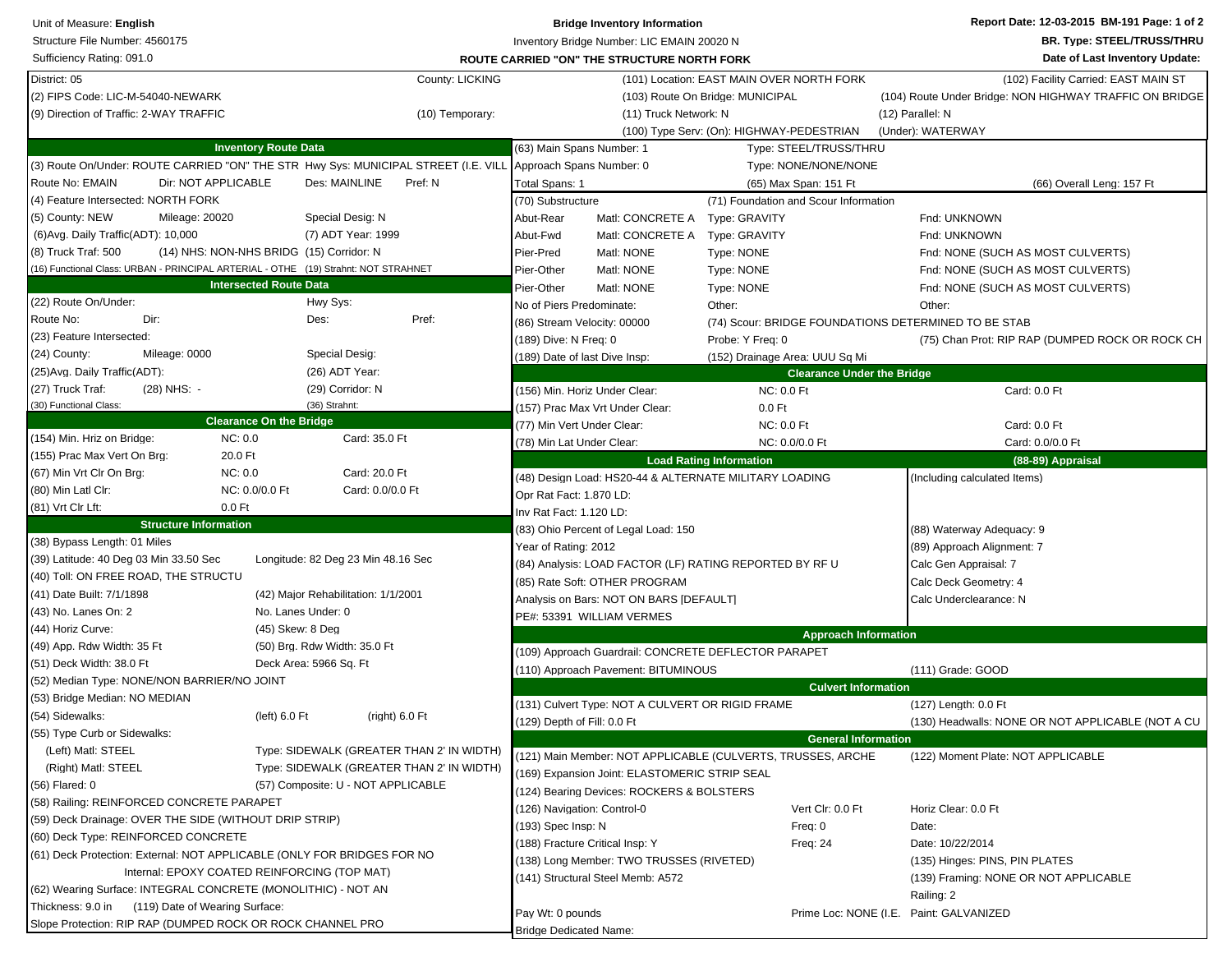| Unit of Measure: English                          |                                 |                                                         |                                        |                               |                                | <b>Bridge Inventory Information</b>                |                |                                              |                                                                        |                        |                        | Report Date: 12-03-2015 BM-191 Page: 2 of 2 |
|---------------------------------------------------|---------------------------------|---------------------------------------------------------|----------------------------------------|-------------------------------|--------------------------------|----------------------------------------------------|----------------|----------------------------------------------|------------------------------------------------------------------------|------------------------|------------------------|---------------------------------------------|
| Structure File Number: 4560175                    |                                 |                                                         |                                        |                               |                                | Inventory Bridge Number: LIC EMAIN 20020 N         |                |                                              |                                                                        |                        |                        | <b>BR. Type: STEEL/TRUSS/THRU</b>           |
| Sufficiency Rating: 091.0                         |                                 |                                                         |                                        |                               |                                | <b>ROUTE CARRIED "ON" THE STRUCTURE NORTH FORK</b> |                |                                              |                                                                        |                        |                        | Date of Last Inventory Update:              |
|                                                   |                                 |                                                         | <b>General Information (Continued)</b> |                               |                                |                                                    |                |                                              | <b>Original Plans Information</b>                                      |                        |                        |                                             |
|                                                   |                                 | (---) Hist Significance: ELIGIBLE FOR NATIONAL REGISTER |                                        |                               | (69) NBIS: Y                   |                                                    |                | (142) Fabricator: OHIO BRIDGE                |                                                                        |                        |                        |                                             |
|                                                   |                                 | (---) Hist Builder: MASSILLON BRIDGE COMPANY            |                                        | Hist Build Year: 1898         |                                |                                                    |                | (143) Contractor: ARMSTRONG STL              |                                                                        |                        |                        |                                             |
| (69) Hist Type: PRATT (PINNED)                    |                                 |                                                         |                                        |                               |                                |                                                    |                | (144) Ohio Original Construction Project No: |                                                                        |                        |                        |                                             |
| (161) Special Features (see below):               |                                 |                                                         |                                        |                               |                                |                                                    |                | (---) Microfilm Reel:                        |                                                                        |                        |                        |                                             |
| (105) Border Bridge State: Resp: %(106) SFN:      |                                 |                                                         |                                        |                               |                                |                                                    |                | (151) Standard Drawing:                      |                                                                        |                        |                        |                                             |
|                                                   |                                 | <b>Proposed Improvements</b>                            |                                        |                               |                                | <b>Programming Info</b>                            |                | Aperture Cards: Orig: N Repair: N Fabr: N    |                                                                        |                        |                        |                                             |
| (90) Type Work: -                                 |                                 |                                                         |                                        |                               | PID Number: 16127              |                                                    |                |                                              | Plan Information Available: 1 PLAN INFORMATION AVAILABLE FOR LOAD RATI |                        |                        |                                             |
|                                                   |                                 |                                                         |                                        |                               | PID Status: IA-OTHER           |                                                    |                |                                              |                                                                        | (153) Repair Projects: |                        |                                             |
| (90) Length: Ft                                   |                                 |                                                         |                                        |                               | PID Date: 6/21/2001            |                                                    | 1) / MMM       |                                              | 2) / 020                                                               |                        | 3) / 001               |                                             |
| (90) Bridge Cost (\$1000s):                       |                                 |                                                         |                                        |                               |                                |                                                    | 4) / 022       |                                              |                                                                        |                        |                        |                                             |
| (90) Roadway Cost (\$1000s):                      |                                 |                                                         |                                        |                               |                                |                                                    |                |                                              |                                                                        |                        |                        |                                             |
| (90) Total Project Cost (\$1000s):                |                                 |                                                         | (90) Year:                             |                               |                                |                                                    |                |                                              |                                                                        |                        |                        |                                             |
| (91) Future ADT (On Bridge): 13880                |                                 |                                                         |                                        | (92) Year of Future ADT: 2035 |                                |                                                    |                |                                              |                                                                        |                        |                        |                                             |
|                                                   | <b>Inspection Summary</b>       |                                                         |                                        | (I-69) Survey Items           |                                |                                                    |                |                                              | <b>Utilities</b>                                                       |                        |                        | <b>Special Features</b>                     |
| $(I-8)$ Deck:                                     |                                 | 7                                                       | Railings:                              |                               | MEETS ACCEPTABLE STANDARDS     |                                                    | (46)           | Electric:                                    | U                                                                      |                        | $(161)$ Lighting:      | ${\sf N}$                                   |
| (I-32) Superstructure:                            |                                 | 8                                                       | Transitions:                           |                               | NA/SAFETY FEATURE NOT REQUIRED |                                                    |                | Gas:                                         | U                                                                      |                        | Fencing:               | N                                           |
| (I-42) Substructure:                              |                                 |                                                         | Guardrail:                             |                               |                                | DOES NOT MEET ACCEPTABLE STANDA                    |                | Sanitary Sewer:                              | U                                                                      |                        | Glare-Screen:          | N                                           |
| (I-50) Culvert:                                   |                                 | N                                                       | Rail Ends:                             |                               |                                | DOES NOT MEET ACCEPTABLE STANDA                    |                | Telephone:                                   | U                                                                      |                        | Splash-Guard:          | N                                           |
| (I-54) Channel:                                   |                                 |                                                         | In Depth:                              |                               |                                |                                                    |                | TV Cable:                                    | $\cup$                                                                 |                        | Catwalks:              | N                                           |
| (I-60) Approaches:                                |                                 |                                                         | <b>Fracture Critical:</b>              |                               |                                |                                                    |                | Water:                                       | U                                                                      |                        | Other-Feat:            | U                                           |
| (I-66) General Appraisal:                         |                                 | 7                                                       | <b>Scour Critical</b>                  |                               |                                |                                                    |                | Other:                                       | Ù                                                                      | (184)                  | Signs-On:              | N                                           |
| (I-66) Operational Status:                        |                                 | Α                                                       | <b>Critical Findings:</b>              |                               |                                |                                                    |                |                                              |                                                                        |                        | Signs-Under            | N                                           |
| Inspection Date:                                  |                                 | 11/2/2015                                               | Insp. Update Date:                     | 11/2/2015                     |                                |                                                    |                |                                              |                                                                        | (162)                  | Fence-Ht               | 0.0                                         |
| (94) Desig Insp Freq                              |                                 | 12 Months                                               |                                        |                               |                                |                                                    |                |                                              |                                                                        | (163)                  | Noise Barr             | N                                           |
| SFNs Replacing this retired bridge:               |                                 |                                                         |                                        |                               |                                |                                                    |                |                                              |                                                                        |                        |                        |                                             |
| SFNs That were replaced by this bridge:           |                                 |                                                         |                                        |                               |                                |                                                    |                |                                              |                                                                        |                        |                        |                                             |
| This bridge was retired and copied to:            |                                 |                                                         |                                        |                               |                                |                                                    |                | INV Field Bridge Marker:                     |                                                                        |                        | LIC - EMAIN - 2002 - N |                                             |
| The bridge was copied from:                       |                                 |                                                         |                                        |                               |                                |                                                    |                | INT Field Bridge Marker:                     |                                                                        | $- 0000 -$             |                        |                                             |
| (95) Insp: CITY OR OTHER LOCAL AGENCY             |                                 |                                                         | 2nd: NONE                              | 3rd: NONE                     |                                |                                                    |                |                                              |                                                                        |                        |                        |                                             |
| (96) Maint: CITY OR OTHER LOCAL AGENCY            |                                 |                                                         | 2nd: NONE                              | 3rd: NONE                     |                                |                                                    |                |                                              |                                                                        |                        |                        |                                             |
| (97) Routine: CITY OR OTHER LOCAL AGENCY          |                                 |                                                         | 2nd: NONE                              | 3rd: NONE                     |                                |                                                    |                |                                              |                                                                        |                        |                        |                                             |
| <b>PONTIS CoRe elements and Conditions States</b> |                                 |                                                         |                                        |                               |                                |                                                    |                |                                              |                                                                        |                        |                        |                                             |
| Elem No.                                          | <b>CoRe Element Description</b> |                                                         |                                        | <b>Total Quantity</b>         | Unit Meas.                     | Condition State Percents(*)                        |                |                                              |                                                                        |                        |                        |                                             |
|                                                   |                                 |                                                         |                                        |                               |                                | $\overline{2}$<br>-1                               | 3 <sup>°</sup> | 5 <sup>5</sup><br>$\overline{4}$             |                                                                        |                        |                        |                                             |
|                                                   |                                 |                                                         |                                        |                               |                                |                                                    |                |                                              |                                                                        |                        |                        |                                             |
|                                                   |                                 |                                                         |                                        |                               |                                |                                                    |                | (*) Percentages should add to 100%           |                                                                        |                        |                        |                                             |